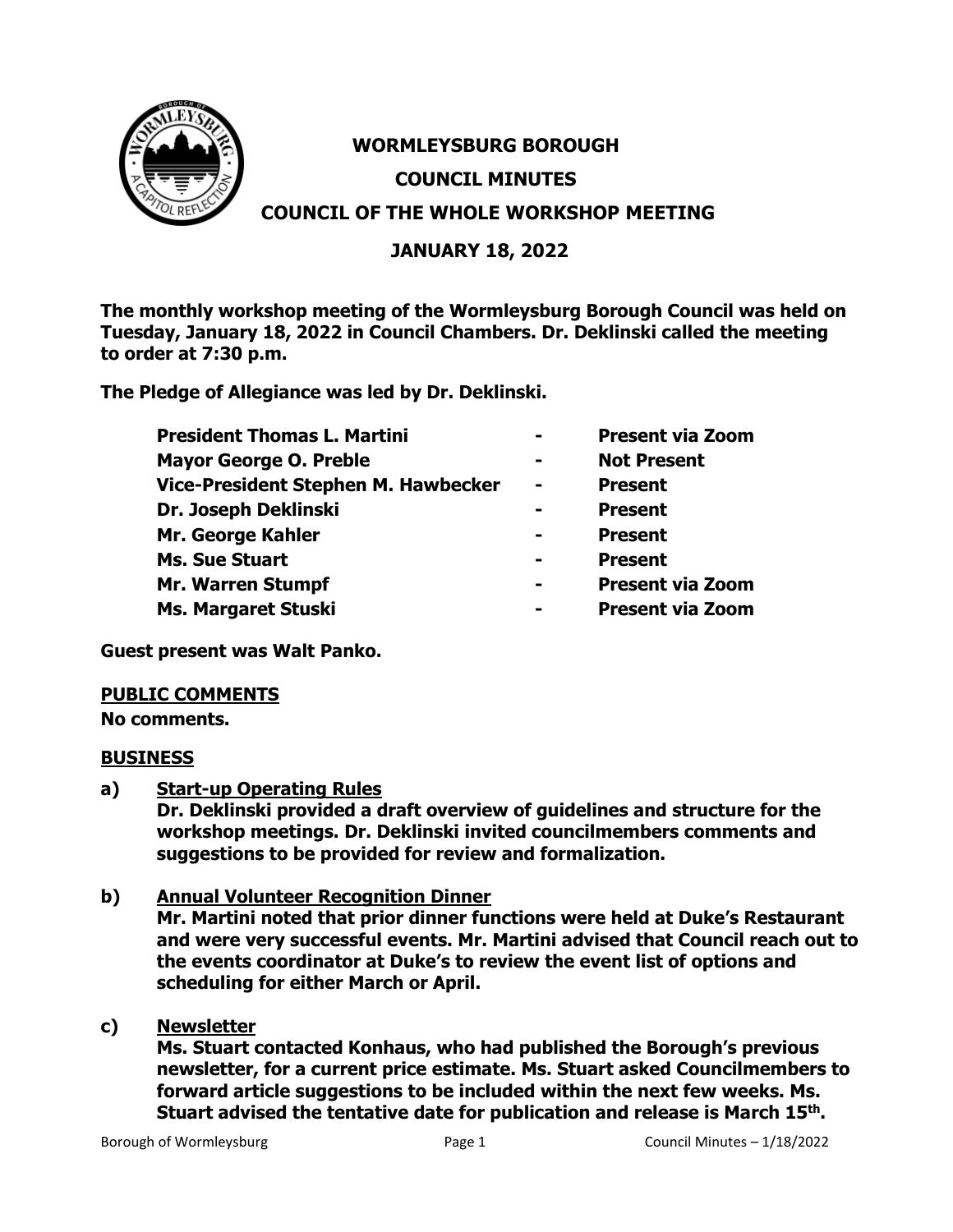# **d) Grant Updates as Submitted by Councilmember Stuski:**

**Description of Projects for the Wormleysburg Parks and Recreation Master Plan**

## **1.) Riverfront Area from the Market Street Bridge to the East Pennsboro border**

**Safety improvements to access Plaza area near Dockside Willie's property**

**Pedestrian Crossing areas at Pine Street Weigle Park and small seating area**

**Installation of Wildlife Viewing Binocular stands at Plaza, Pine Street Weigle Park and small seating area**

**Access steps to the docks including one by the Wildlife area. Will give access to Riparian Buffers.**

**Reconfiguration of the boat access area to expand access and place fishing dock north of the ramp**

**Proposed Municipal-Private partnership to resurface parking areas of properties that are used for Plaza but owned by Don Carter to use permeable surfaces materials from a Borough fund for these projects.**

**Survey project to include Army Corps of Engineers consultation for removal and replanting of appropriate trees and riparian buffers. [Community](https://brcgrants.dcnr.pa.gov/)  [Recreation and Conservation Planning](https://brcgrants.dcnr.pa.gov/) grant application. In Pennsylvania, landowners and partners are encouraged to consider buffers that provide opportunities for harvesting products, such as:**

- **Nuts**
- **Berries**
- **Woody florals**
- **Forbs**

**Applicants are encouraged to include the multifunctional riparian forest buffer concept in their proposed project funding request.**

**Eligible projects for Riparian Forest Buffer Program funding include:**

- **Landowner outreach**
- **Buffer design**
- **Site preparation and buffer installation**
- **Plant materials and tree shelters**
- **Post-planting establishment (approximately three years)**

# **2.) Overall all Parks and Wormleysburg property garden revitalization**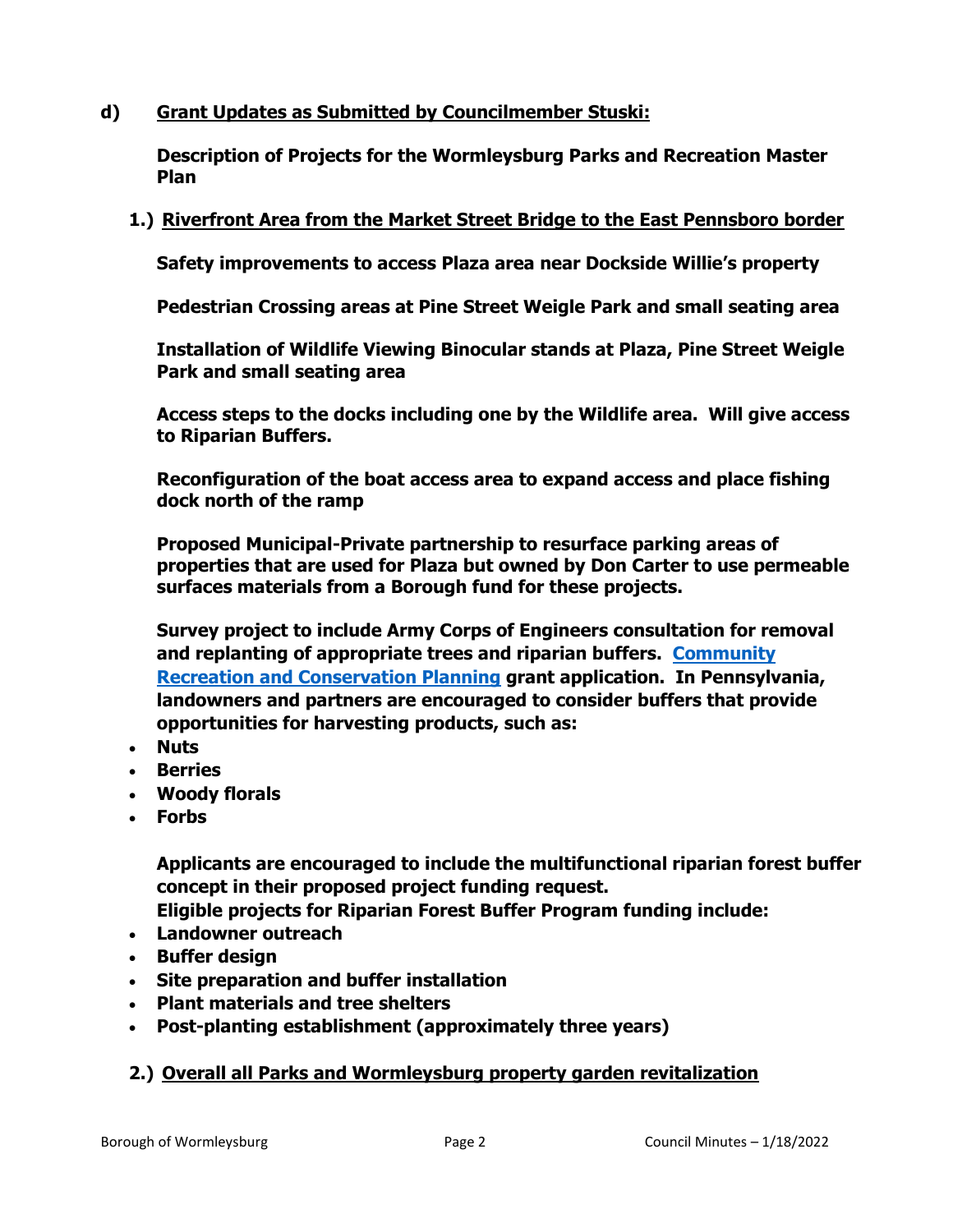**Survey and identify all trees and plants that need removal such as the Tree of Heaven. Replant more appropriate trees that are available. Remove all grass not necessary for sports fields. Replant ground cover to replace grass. This will include all parks, area around Knisely Hall and road footage edges.** 

**3.) Redding Park** 

 **Develop extended parking area along the American Legion side using permeable materials.**

 **Redo basketball court with permeable materials, new striping and new nets.** 

 **New bleachers to replace wood bleachers.**

 **Refurbish scorecard building.** 

 **Pave street using low usage funds.** 

 **Install remote camera security system both inside and out.**

 **Install panic alarm buttons to call for help.**

 **Install ground cover to replace certain grass areas.**

 **Remove Tree of Heaven and other non native foliage from area.**

# **4.) Walnut Street**

**Stream restoration and flood prevention in the Wildlife Conservation area. Signage for the Wildlife Conservation area.**

**Forestry assessment of trees that need removal in coordination with the Utility companies that have right-of-way.**

**Establishment of riparian buffer with nuts, berries and woody florals to extend to outside the setback areas from Walnut Street. Use ground cover where appropriate.**

**Develop a walking trail and/or improve existing walking area on the right hand side of Walnut Street from the River to the Harrisburg Academy.**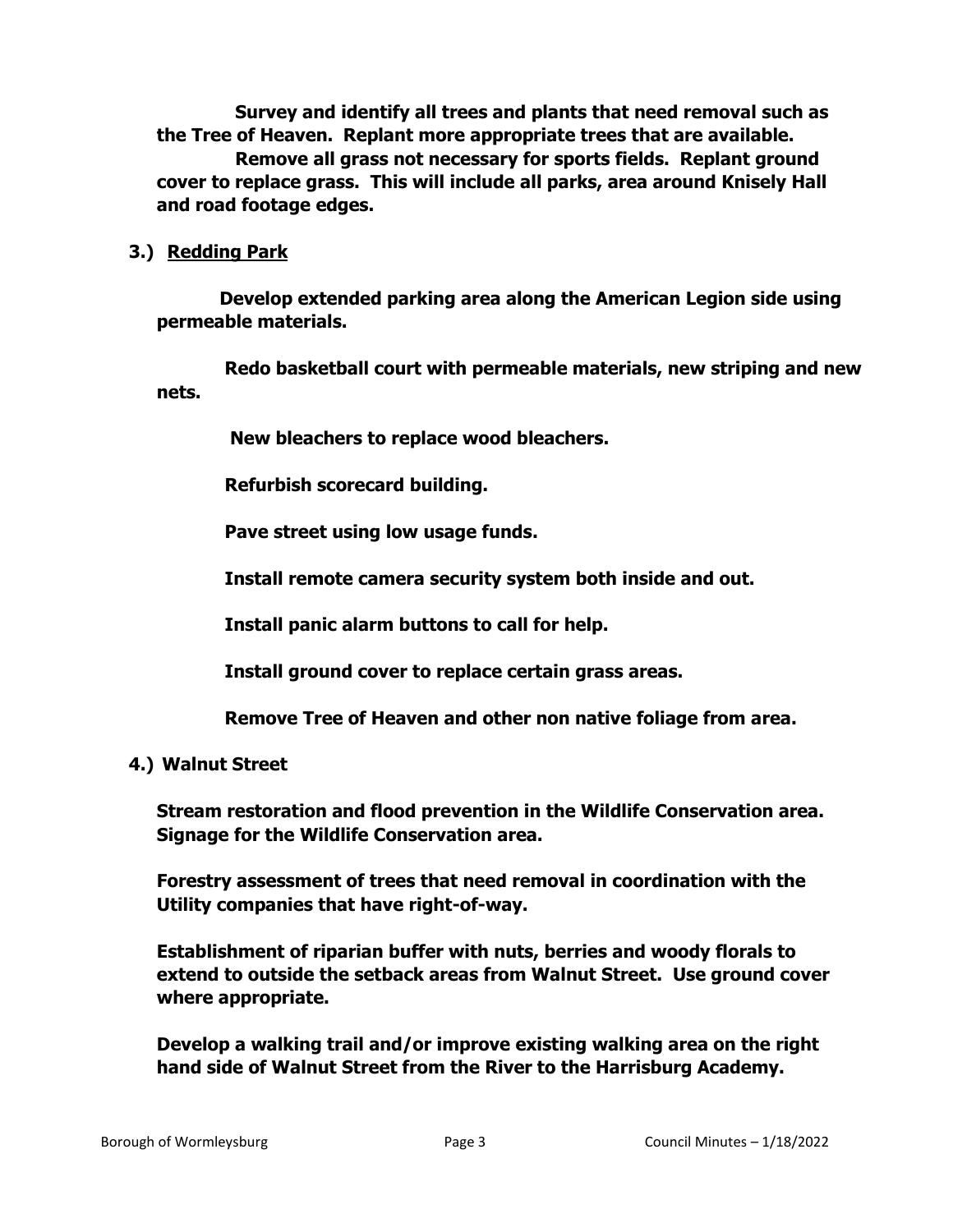**Repave Pennsboro Manor roads with permeable materials. Convert medians to ground cover and small park area with low maintenance plants.**

**5.) Heights Area including Rupley Park**

**Convert medians to ground cover and small gardens. Remove and replant trees to conform to requirements.**

**Repave all streets with permeable materials.**

**Enter into Municipal-Private partnerships with Townhome and Apartment owners to use permeable materials when repaving their parking lots.**

**Enter into Municipal-Private partnership with the Greek Orthodox Church to use permeable materials when repaving their parking lots.**

**Replace outdated park equipment. Purchase new outdoor dining tables with one to comply with ADA.** 

**Redo the basketball court with permeable materials.** 

**Evaluate area with road and slopes to eliminate water ponding and to build a secure road to access area for MS4 compliance.**

**Rebuild trail to Creek to increase public access. Do a Riparian Buffer to the creek area.** 

**Establish fishing areas along the Creek.** 

**DEP grant to buy leaf vacuum machine for stormwater management. Construct a leaf collection area in lower Rupley park for borough leaves.**

**6.) Knisely Hall park expansion**

**Acquisition of property to expand Knisely Hall park. Demolition costs, including tree removal, site preparation and parking lot design.**

**Rain gardens in parking area.**

**Redo entire existing parking lot including flood abatement.**

**Redo building to add overhang and water requirement to do Fire engine washing. Redirect wastewater and rainwater flows into new outlets.**